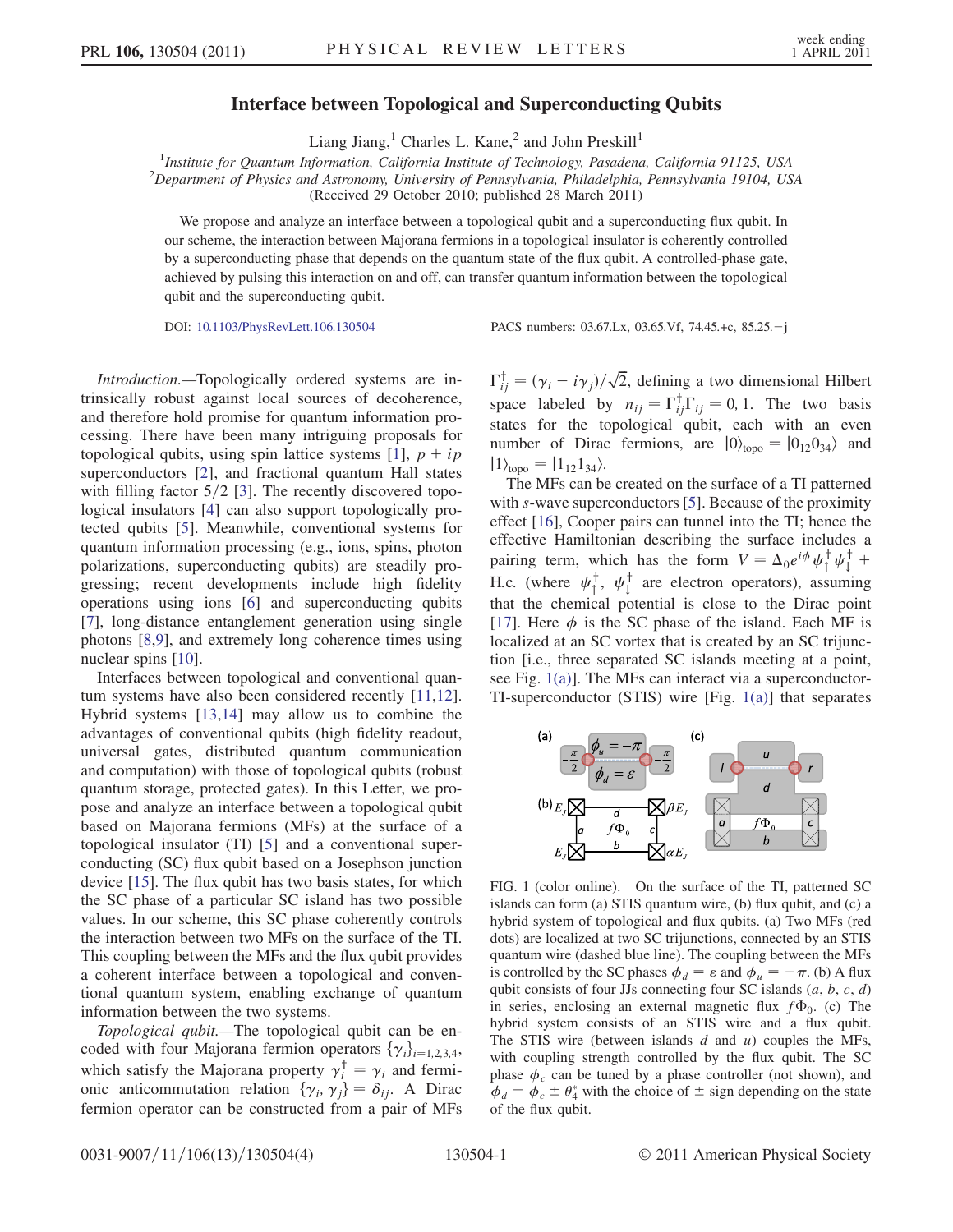the SC islands d and u with  $\phi_d = \varepsilon$  and  $\phi_u = -\pi$ , respectively. For a narrow STIS wire with width  $W \ll$  $v_F/\Delta_0$ , the effective Hamiltonian is

$$
H^{\text{STIS}} = -i v_F \tau^x \partial_x + \delta_\varepsilon \tau^z, \tag{1}
$$

where  $v_F$  is the effective Fermi velocity,  $\delta_{\varepsilon}$  = where  $v_F$  is the effective Fermi velocity,  $\sigma_g - \Delta_0 \cos(\phi_d - \phi_u)/2 = -\Delta_0 \sin(\phi/2)$ , and  $\tau^{x,z}$  are Pauli matrices acting on the wire's two zero-energy modes [5] matrices acting on the wire's two zero-energy modes [[5\]](#page-3-4). As shown in Fig. [1\(a\)](#page-0-0), the STIS wire connects two localized MFs (indicated by two red dots at the trijunctions) separated by distance  $L$ ; these are two of the four MFs comprising the topological qubit. The coupling between the MFs (denoted as  $\gamma_1$  and  $\gamma_2$ ) via the STIS wire can be characterized by the Hamiltonian  $\tilde{H}_{12}^{\text{MF}} = iE(\varepsilon)\gamma_1\gamma_2/2$ ,<br>with an induced energy splitting  $F(\varepsilon)$  depending on the with an induced energy splitting  $E(\varepsilon)$  depending on the SC phase  $\varepsilon$ . The effective Hamiltonian for the topological qubit is

$$
H_{12}^{\text{MF}} = -\frac{E(\varepsilon)}{2} \mathbf{Z}_{\text{topo}},\tag{2}
$$

where  $\mathbf{Z}_{\text{topo}} = (0) \langle 0| - (1) \langle 1| \rangle_{\text{topo}}.$ 

In Fig. [2\(a\),](#page-1-0) we plot  $E(\varepsilon)$  as a function of a dimensionless parameter  $\Lambda_{\varepsilon} = \frac{\Delta_0 L}{v_F} \sin{\frac{\varepsilon}{2}}$ . For  $\Lambda_{\varepsilon} \gg 1$  and  $0 < \varepsilon <$  $\pi/2$  [\[5](#page-3-4)], the energy splitting  $E(\varepsilon) \approx 2|\delta_{\varepsilon}|e^{-\Lambda_{\varepsilon}} \sim 0$  is<br>negligibly small for localized MFs at the end of the negligibly small for localized MFs at the end of the wire, as the wave functions are proportional to  $e^{-\Lambda_e x/L}$ and  $e^{-\Lambda_{\varepsilon}(L-x)/L}$ . On the other hand, for  $\Lambda_{\varepsilon} \lesssim 1$ , the two MFs are delocalized and  $E(\varepsilon)$  becomes sensitive to  $\varepsilon$ . We emphasize that  $E(\varepsilon)$  is a nonlinear function of  $\varepsilon$  [\[18\]](#page-3-17), which enables us to switch the coupling on and off.

Flux qubit.—The SC island  $d$  can also be part of an SC flux qubit [Fig. [1\(b\)\]](#page-0-0), with  $\phi_d = \varepsilon = \varepsilon^0$  or  $\varepsilon^1$  depending



<span id="page-1-0"></span>FIG. 2 (color online). (a) The energy splitting  $E(\varepsilon)$  (in units of  $\Delta E = v_F/L$ ) as a function of  $\Lambda_e = \frac{\Delta_0 L}{v_F} \sin \frac{e}{2}$ . (b) A contour plot of potential energy U as a function of  $\{\theta_1, \theta_2, \theta_4\}$  with  $\theta_3 = \pi - \theta_1 - \theta_2 - \theta_4$ . There are two potential minima associated with flux qubit states  $|0\rangle$  and  $|1\rangle$ . (c) A contour plot of U as a function of  $\{\theta_1, \theta_4\}$  with  $\theta_1 = \theta_2$  and  $\theta_3 = \pi - 2\theta_1 - \theta_4$ . (d) Marginal probability distributions of  $\theta_4$  associated with states  $|0\rangle$  (blue solid line) and  $|1\rangle$  (red dashed line). The parameters are  $E_J/E_C = 80$  and  $\{E_{J,i}/E_J\}_{i=1,2,3,4} = \{1, 1, \alpha = 0.8, \beta = 10\}.$ 

on whether the state of the flux qubit is  $|0\rangle_{\text{flux}}$  or  $|1\rangle_{\text{flux}}$  as shown in Figs. [2\(b\)](#page-1-0) and [2\(c\).](#page-1-0) Therefore, the Hamiltonian  $H_{12}^{\text{MF}}$  couples the flux qubit and the topological qubit. Assuming a small *phase separation*  $\Delta \varepsilon = \varepsilon^0 - \varepsilon^1 \ll \pi/2$  we can switch off the coupling  $H^{\text{MF}}$  by tuning  $\varepsilon^{0,1}$  $\pi/2$ , we can switch off the coupling  $H_{12}^{\text{MF}}$  by tuning  $\varepsilon^{0,1}$ to satisfy  $v_F/L\Delta_0 \ll \varepsilon^{0.1} \ll \pi/2$  [[5\]](#page-3-4), so that the MFs<br>are localized and uncounled with negligible energy are localized and uncoupled with negligible energy splitting  $E(\varepsilon^{0}) \approx E(\varepsilon^{1}) \sim 0$ . We can also switch on the coupling  $H_{12}^{\text{MF}}$  by adiabatically ramping to the parameter regime  $\varepsilon^{0,1} \lesssim v_F/L\Delta_0$  to induce a non-negligible  $|E(\varepsilon^0) - E(\varepsilon^1)| \sim \Delta_0 \Delta \varepsilon$ . Because flux qubit designs<br>with three Iosephson junctions (IIs) [15,19] are not ame-with three Josephson junctions (JJs) [[15,](#page-3-14)[19](#page-3-18)] are not amenable to achieving a small phase separation  $\Delta \varepsilon \ll \pi/2$ <br>[18] we are motivated to modify the design of the flux [\[18\]](#page-3-17), we are motivated to modify the design of the flux qubit by adding more JJs.

As shown in Fig. [1\(b\)](#page-0-0), our proposed flux qubit consists of a loop of four Josephson junctions in series that encloses an applied magnetic flux  $f\Phi_0$  ( $f \approx 1/2$  and  $\Phi_0 = h/2e$ is the SC flux quantum). The Hamiltonian for the flux qubit is

$$
H^{\text{flux}} = T + U,\tag{3}
$$

with Josephson potential energy  $U = \sum_{i=1,2,3,4} E_{J,i} (1 - \cos \theta_i)$  and canacitive charging energy  $T =$  $\cos\theta_i$ ), and capacitive charging energy  $T = \frac{1}{2} \sum_{i=1,2,3,4} C_i V_i^2$ . For the *i*th JJ,  $E_{J,i}$  is the Josephson coupling energy,  $\theta_i$  is the gauge-invariant phase difference,  $C_i$  is the capacitance, and  $V_i$  is the voltage across the junction [\[15,](#page-3-14)[19](#page-3-18)]. In addition, there are relations satisfied by the phase accumulation around the loop  $\sum_i \theta_i + 2f \pi \equiv 0 \pmod{2\pi}$  and the voltage across each junction  $V_i = \frac{\Phi_0}{\hat{\theta}}$ . [16] The parameters voltage across each junction  $V_i = (\frac{\Phi_0}{2\pi}) \dot{\theta}_i$  [[16\]](#page-3-15). The parameters are chosen as follows: the first two JJs have equal Josephson coupling energy  $E_{J,1} = E_{J,2} = E_J$ , the third JJ has  $E_{1,3} = \alpha E_J$  with  $0.5 < \alpha < 1$ , and the fourth JJ has  $E_{J,4} = \beta E_J$  with  $\beta \gg 1$ . For JJs with the same thickness but different junction area  $\{A_i\}$ ,  $E_{J,i} \propto A_i$  and  $C_i \propto A_i$ . The charging energies can be defined as  $E_{C,1} = E_{C,2} = E_C$  $\frac{e^2}{2C_1}$ ,  $E_{C,3} = \alpha^{-1} E_C$  and  $E_{C,4} = \beta^{-1} E_C$ . For these parameters and  $f \approx 1/2$ , the system has two stable states with persistent circulating current of opposite sign. We identify the flux qubit basis states with the two potential minima  $|0\rangle_{\text{flux}} = |\{\theta_i^*\}\rangle$  and  $|1\rangle_{\text{flux}} = |\{-\theta_i^*\}\rangle$  (modulo  $2\pi$ ), as illustrated in Figs. 2(b) and 2(c) trated in Figs.  $2(b)$  and  $2(c)$ .

When  $\beta \rightarrow \infty$ , we may neglect the fourth junction and this system reduces to the previous flux qubit design with three JJs [[15](#page-3-14),[19](#page-3-18)]. For  $\beta \gg 1$ , there is a small phase differ-ence across the fourth JJ [\[18\]](#page-3-17),  $\theta_4 = \pm \theta_4^* \approx \pm \frac{\sqrt{4\alpha^2-1}}{2\alpha} \frac{1}{\beta}$ , where the choice of  $\pm$  sign depends on the direction of the circulating current. We may write  $\theta_i = \mathbf{Z}_0 \theta^*$  with circulating current. We may write  $\theta_4 = \mathbb{Z}_{\text{flux}} \theta_4^*$ , with  $\mathbb{Z}_{\text{cm}} = (10)(0 - 11)(11)$ . The fourth II connects SC  $\mathbf{Z}_{\text{flux}} = (0) \times 0 - (1) \times 10$ <sub>flux</sub>. The fourth JJ connects SC islands c and d, and if we fix  $\phi_c$  relative to  $\phi_u$  with a phase controller [[20](#page-3-19)], then  $\phi_d$  will be  $\varepsilon^0 = \dot{\phi_c} + \theta_4^*$  or  $\varepsilon^1 = \phi_c - \theta_4^*$  depending on the state of the flux qubit. The  $\epsilon^1 = \phi_c - \theta^*_4$  depending on the state of the flux qubit. The separation separation

$$
\Delta \varepsilon \approx \frac{\sqrt{4\alpha^2 - 1}}{\alpha} \frac{1}{\beta} \tag{4}
$$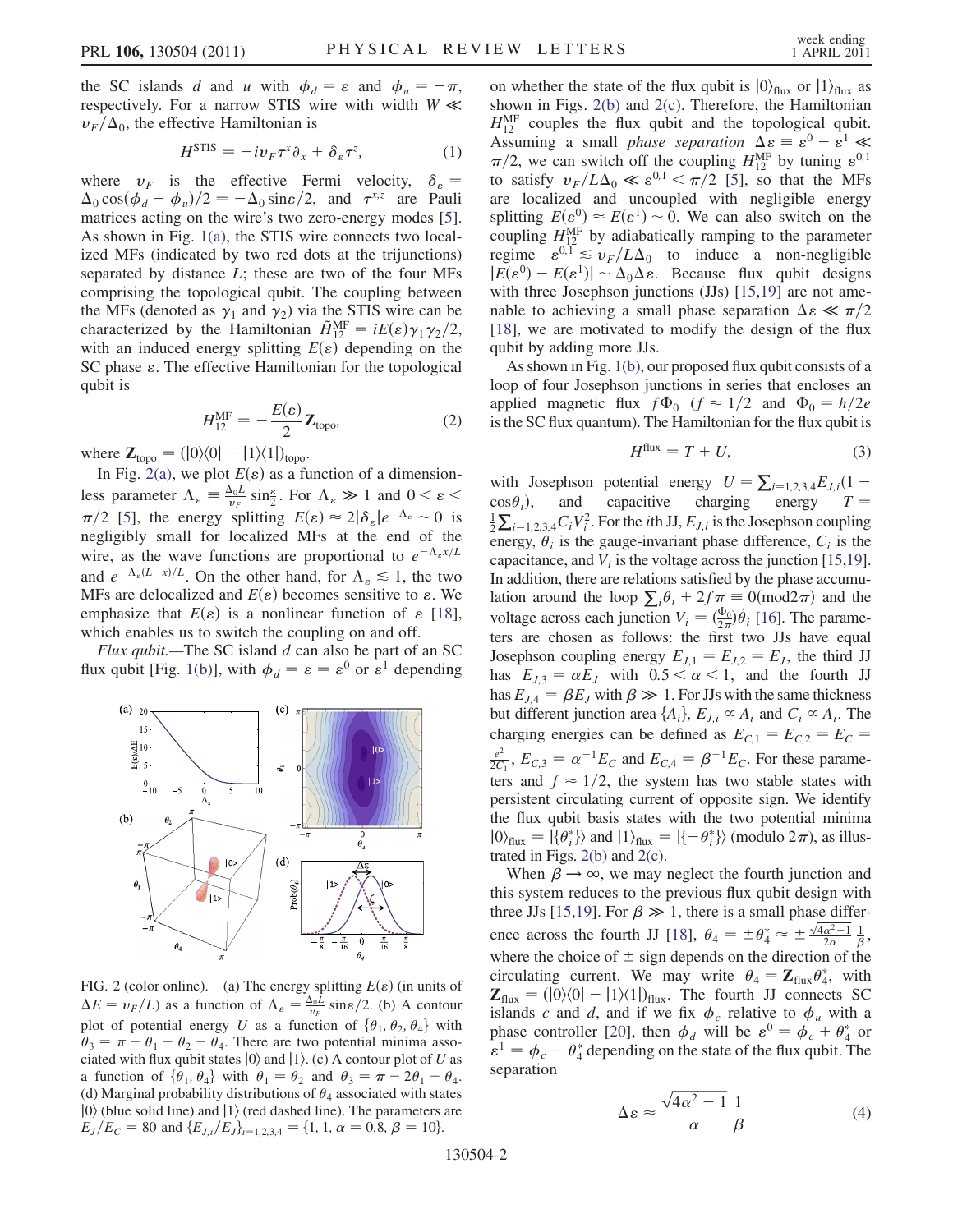between the two possible values of  $\phi_d$  becomes small, as we desired, when  $\beta$  is large.

Aside from this small phase separation, there are also quantum fluctuations in  $\theta_4$  due to the finite capacitance. Near its minimum at  $\pm \{\theta_i^*\}$ , the potential energy is approximately quadratic: therefore for  $\beta \gg 1$  the dynamics proximately quadratic; therefore, for  $\beta \gg 1$ , the dynamics of  $\theta_4$  can be well described by a harmonic oscillator (HO) Hamiltonian

$$
H^{\rm HO} = \frac{p_{\theta_4}^2}{2M_4} + \frac{E_{J,4}}{2} (\theta_4 - \mathbf{Z}_{\rm flux} \theta_4^*)^2, \tag{5}
$$

where the effective mass is  $M_4 = \frac{1}{8E_{C4}}$  and the canonical momentum  $p_{\theta_4}$  satisfies  $[\theta_4, p_{\theta_4}] = i$  (with  $\hbar \equiv 1$ ). We may rewrite  $H^{HO} = (a^{\dagger} a + 1/2)\omega$  and  $\theta_4 = \mathbb{Z}_{\text{flux}} \theta_4^* +$ <br>  $\zeta(a^{\dagger} + a)/\sqrt{2}$  where the oscillator frequency is  $\omega =$  $\zeta(a^{\dagger}+a)/\sqrt{2}$ <br> $\sqrt{8F\cdot F}$  and  $\zeta(a^{\dagger} + a)/\sqrt{2}$ , where the oscillator frequency is  $\omega = \sqrt{8E_JE_C}$  and the magnitude of quantum fluctuations is  $\zeta = \left(\frac{8E_C}{E_J}\right)^{1/4} \beta^{-1/2}$ . Figure [2\(d\)](#page-1-0) shows the probability distribution functions  $p_{0/1}(\theta_4) \approx \frac{1}{\zeta \sqrt{\pi}} e^{-(\theta_4 \mp \theta_4^*)^2/\zeta^2}$  associated with  $|0\rangle_f$  and  $|1\rangle_f$ . The magnitude of the quantum fluctuations  $\zeta$  is comparable to the phase separation  $\Delta \varepsilon$ ; indeed  $\zeta \propto \beta^{-1/2}$  may even dominate the phase separation  $\Delta \varepsilon \propto \overline{\beta}^{-1}$  for large  $\overline{\beta}$  (Fig. [3](#page-2-0)). [[21](#page-3-20)] Therefore, we should<br>consider both the phase separation and the quantum consider both the phase separation and the quantum fluctuations.

Hybrid system.—The Hamiltonian for the hybrid system of topological and flux qubits [Fig.  $1(c)$ ] is:

$$
H = H^{\rm HO} + H_{12}^{\rm MF} = (a^{\dagger} a + 1/2)\omega - \frac{1}{2}E(\varepsilon)Z_{\rm topo} \quad (6)
$$

where  $\varepsilon = \phi_c + \theta_4 = \phi_c + \mathbb{Z}_{\text{flux}} \theta_4^* + \zeta (a^{\dagger} + a) / \sqrt{2}$ . In hoth flux qubit basis states the oscillator is in its ground both flux qubit basis states, the oscillator is in its ground state with  $\langle a^{\dagger} a \rangle = 0$ . To first order in the small parameter  $\delta \equiv \frac{\zeta}{\omega} \frac{dE(\phi)}{d\phi} \big|_{\phi = \phi_c} \ll 1$ , the Hamiltonian becomes

$$
H = H^{\text{HO}} - \frac{1}{2} (\langle E_0 \rangle |0 \rangle \langle 0|
$$
  
+  $\langle E_1 \rangle |1 \rangle \langle 1|$ )<sub>flux</sub>  $\otimes$  **Z**<sub>topo</sub> + O( $\delta^2$ )

Þ

where  $\langle E_{0/1} \rangle \equiv \int d\theta_4 E(\phi_c + \theta_4) p_{0/1}(\theta_4)$ .

Up to a single-qubit rotation, the effective Hamiltonian coupling the flux and topological qubits is

<span id="page-2-0"></span>

FIG. 3 (color online). Comparison between the phase separation  $\Delta \varepsilon \propto \beta^{-1}$  (black solid line) and the magnitude of quantum fluctuations  $\zeta \propto \beta^{-1/2}$  (purple dashed line) assuming quantum fluctuations  $\zeta \propto \beta^{-1/2}$  (purple dashed line), assuming  $E_J/E_C = 80.$ 

$$
H_{I} = \frac{g}{4} \mathbf{Z}_{\text{flux}} \mathbf{Z}_{\text{topo}}
$$
 (7)

with coupling strength  $g = \langle E_1 \rangle - \langle E_0 \rangle \approx [E(\varepsilon^1) - E(\varepsilon^0)] +$  $\frac{1}{4}[E''(\varepsilon^1) - E''(\varepsilon^0)]\zeta^2 + O(\zeta^3).$  The first term arises from the phase separation and the second term from the quantum fluctuations; corrections of higher order in  $\zeta \ll 1$  are small.

Because the energy splitting function  $E(\varepsilon)$  is highly nonlinear, we may tune  $\phi_c$  to  $\phi_{\text{off}}$  such that  $v_F/L\Delta_0 \ll$ <br> $\varepsilon^{0,1} = \phi_c + \Delta \varepsilon / 2 \ll \pi/2$  and switch off the counting  $\varepsilon^{0,1} = \phi_{\text{off}} \pm \Delta \varepsilon/2 < \pi/2$  and switch off the coupling<br>  $g \approx \Delta \Delta \varepsilon e^{-|\phi_{\text{off}}| \Delta_0 L/2 \nu_F} \sim 0$ . On the other hand, we may  $g \approx \Delta_0 \Delta \varepsilon e^{-|\phi_{\text{off}}| \Delta_0 L/2v_F} \sim 0$ . On the other hand, we may adiabatically ramp  $\phi$  to  $\phi \leq u_D / I \Delta_0$  which effecadiabatically ramp  $\phi_c$  to  $\phi_{on} \leq v_F/L\Delta_0$ , which effectively switches on the coupling  $g \approx \Delta_0 \Delta \varepsilon$ . By adiabati-<br>cally changing  $\phi$  from  $\phi$   $\Rightarrow \phi$   $\Rightarrow \phi$   $\infty$  with cally changing  $\phi_c$  from  $\phi_{\text{off}} \to \phi_{\text{on}} \to \phi_{\text{off}}$  with  $\int g(t)dt = \pi$ , we can implement the controlled-phase (CPHASE<sub>t,f</sub>) gate between the topological (t) and flux (f) qubits. With controlled-NOT gates  $CNOT_{tf}$  and Hadamard gates Had<sub>f</sub>, we can achieve CNOT<sub>t,f</sub> = Had<sub>f</sub> $\times$ CPHASE<sub>tf</sub>  $\times$  Had<sub>f</sub>, which flips the flux qubit conditioned on  $|1\rangle$  and can be used for quantum nondemolition measurement of the topological qubit [[11](#page-3-10),[22](#page-3-21)]. Furthermore, with Hadamard gates  $Had_t$  (implemented by exchanging two MFs [\[3](#page-3-2),[5](#page-3-4)]), we can achieve the swap operation  $SWAP_{t,f} = (Had_t \times Had_f \times CPHASE_{t,f})^3$ . Finally, with CPHASE<sub>t,f</sub>, Had<sub>t</sub>, and single-qubit rotations  $U_f$ , we can achieve arbitrary unitary transformations for the twoqubit hybrid system of flux and topological qubits [\[13](#page-3-12)[,14\]](#page-3-13).

Imperfections.—There are four relevant imperfections for the coupled system of flux and topological qubits [\[23\]](#page-3-22). The first imperfection is related to the tunneling between  $|0\rangle_{\text{flux}}$  and  $|1\rangle_{\text{flux}}$  of the flux qubit, with tunneling rate  $t \sim \omega \exp(-\sqrt{E_J/E_C})$ . The coupling between flux<br>and topological qubits should be strong enough and topological qubits should be strong enough,  $g \gg t$ , to suppress the undesired tunneling probability  $\eta_{\text{tunnel}} \approx (t/g)^2.$ <br>The next imper

The next imperfection comes from undesired excitations of the oscillators. According to the Hamiltonian  $H$  for the hybrid system, the oscillators may be excited via interaction  $E(\phi_c + \theta_4) = E(\phi_c + \mathbf{Z}_{\text{flux}}\theta_4^*) + \frac{dE}{d\varepsilon} \zeta \frac{\hat{a}_1^{\dagger} + \hat{a}_1}{\sqrt{2}} + \cdots$ The excitation probability can be estimated as  $\eta_{\text{excite}} \approx$  $\left(\frac{\zeta}{2\omega}\frac{dE}{d\varepsilon}\right)^2$ . Since  $\left|\frac{dE}{d\varepsilon}\right| \lesssim \Delta_0$ ,  $\zeta \approx \left(\frac{8E_C}{E_J}\right)^{1/4} \beta^{-1/2}$ , and  $\omega = \sqrt{8E_JE_C}$ , we estimate  $\eta_{\text{excite}} \lesssim \frac{1}{20\beta}$  $(\frac{\Delta_0}{E_J})^2 \sqrt{\frac{E_J}{E_C}}$  $\sqrt{\frac{E_J}{E_C}}$ .

The third imperfection is due to the finite length of the STIS wire, which limits the fidelity for the topological qubit itself. When we switch off the coupling between the flux and topological qubits by having  $\phi_c = \phi_{\text{off}}$  and  $\Lambda_{\phi_{\text{off}}} \gg 1$  for the STIS wire, there is an exponentially small energy splitting  $E \sim \Delta_0 e^{-\Lambda_{\phi_{\text{off}}}}$ .<br>The last relevant imperfection is

The last relevant imperfection is associated with the excitation modes of the quantum wire, with excitation energy  $E' \approx v_F/L$  [\[5](#page-3-4)]. Occupation of these modes can potentially modify the phase separation of the flux qubit. Therefore, we need sufficiently low temperature to